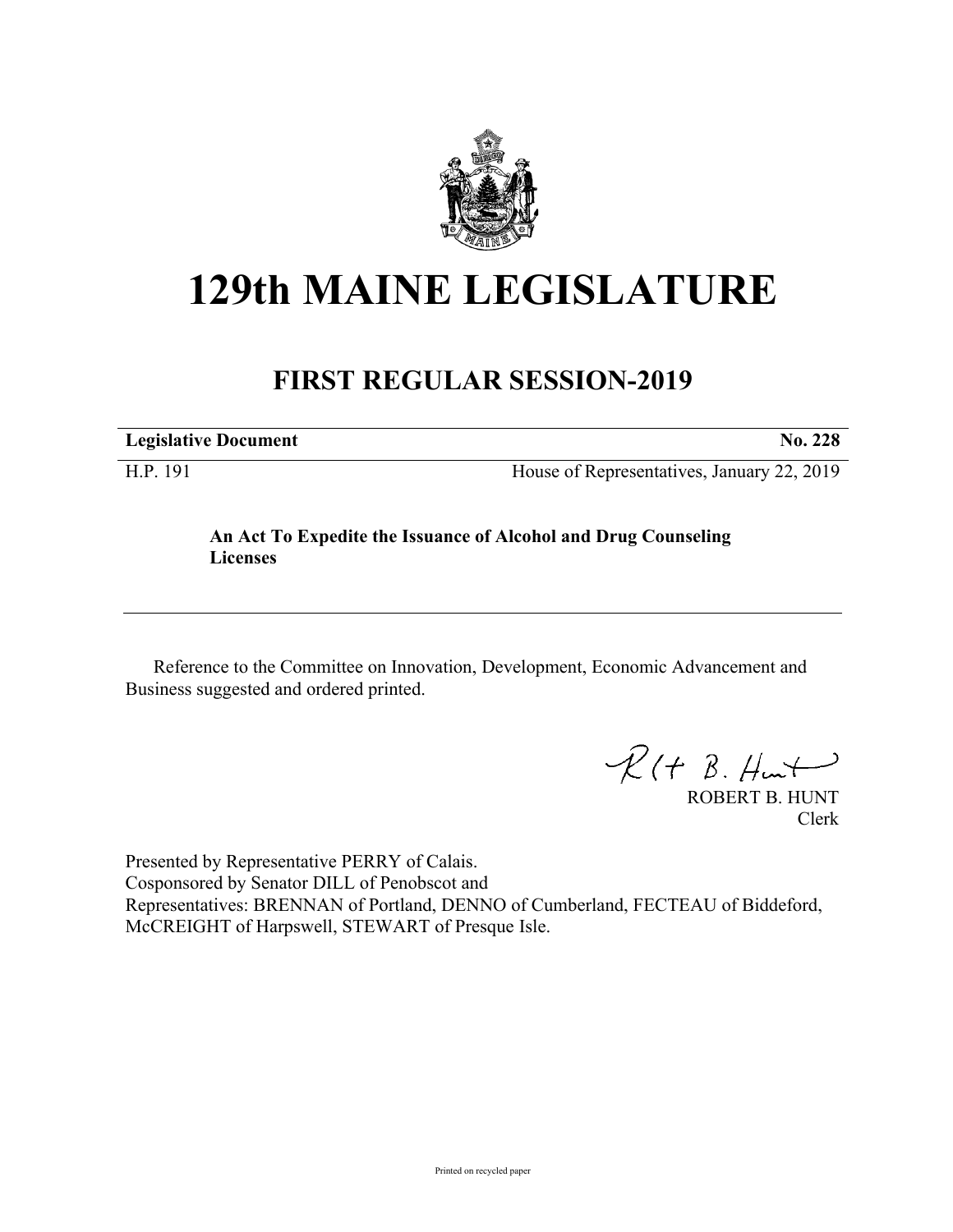- **Be it enacted by the People of the State of Maine as follows: Sec. 1. 32 MRSA §6212, sub-§12,** as amended by PL 2007, c. 402, Pt. U, §7, is further amended to read: **12. Clinical supervision.** For purposes of direct clinical supervision of licensed practitioners in the field of alcohol and drug counseling, the board may certify upon receipt of an application and fee under section 6215 licensed psychologists, physicians, registered clinical nurse specialists, clinical professional counselors, clinical social workers and any other licensed or certified mental health professionals who are qualified to provide alcohol and drug counseling services by virtue of the requirements for that profession and who meet the requirements established by board rules license certified clinical supervisors. **Sec. 2. 32 MRSA §6214-E** is enacted to read: **§6214-E. Certified clinical supervisors; qualifications for licensure 1. Eligibility.** To be eligible to practice as a certified clinical supervisor, an applicant must: 16 A. Meet the requirements of subsection 2 or 3; B. Have taken and passed an examination as prescribed by board rule; and C. Have paid an application and license fee under section 6215. **2. Certain licensed mental health professionals.** An applicant who is a licensed psychologist, physician, registered clinical nurse specialist, clinical professional counselor or clinical social worker or a licensed or certified mental health professional who is qualified to provide alcohol and drug counseling services by virtue of the requirements for that profession is eligible for licensure under this section if the applicant: A. Possesses documented proof of 1,000 hours of practice in alcohol and drug counseling under the applicant's qualifying license; and B. Possesses documented proof of 30 hours of didactic training in clinical supervision including at least 6 hours of training in each of the following areas: skills assessment and evaluation, counselor development, management and administration and professional responsibility. **3. Licensed alcohol and drug counselors.** An applicant who is a licensed alcohol and drug counselor is eligible for licensure under this section if the applicant: A. Possesses documented proof of 30 hours of didactic training in clinical supervision including at least 6 hours of training in each of the following areas: skills assessment and evaluation, counselor development, management and administration and professional responsibility; and
- B. Possesses: